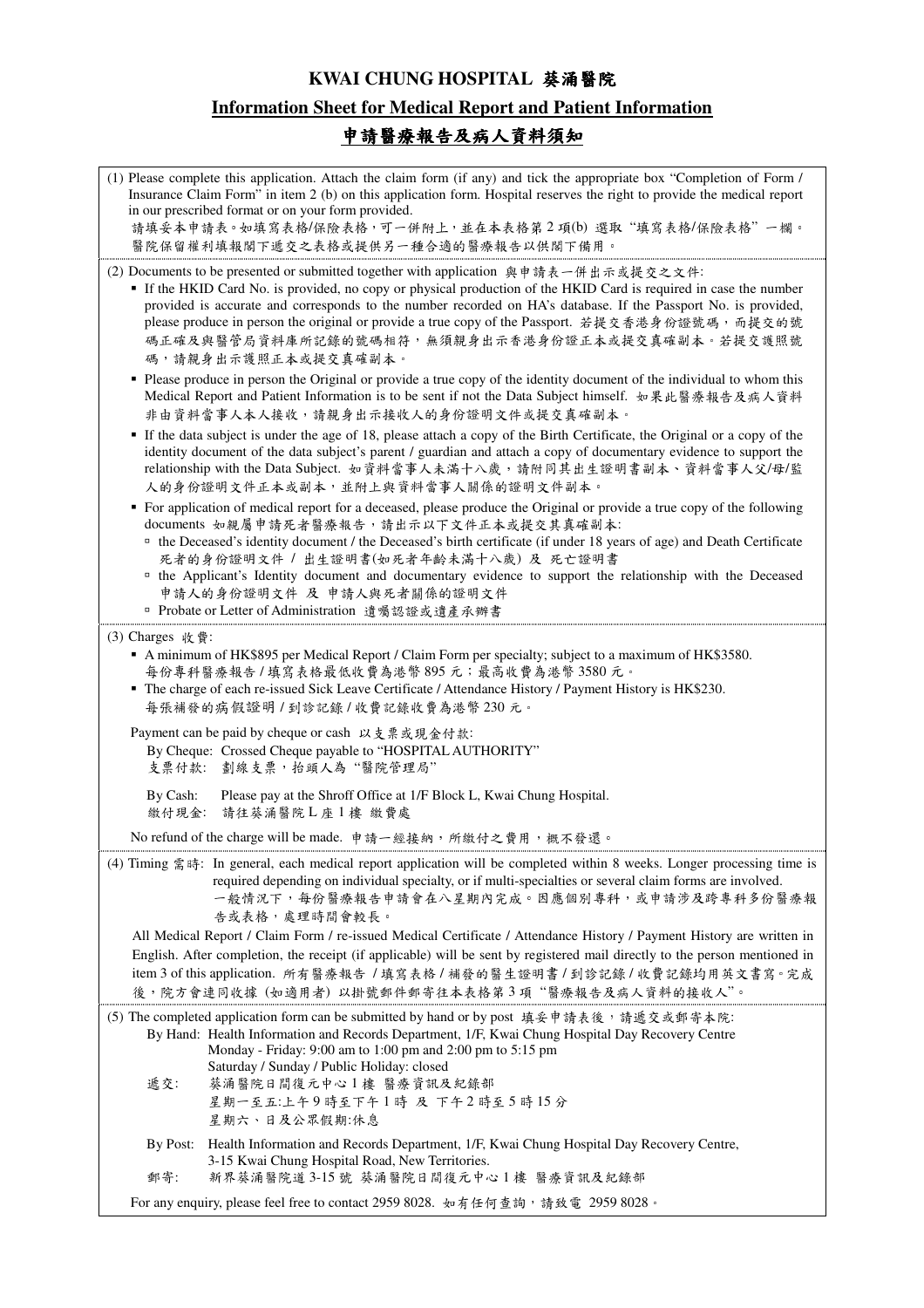| KWAI CHUNG HOSPITAL 葵涌醫院<br><b>Medical Report and Patient Information Application Form</b><br>醫療報告及病人資料申請表                                                                                                                                                                                                                                                                                                                                                                                                                                                                                                                                                                                                                                                                                                                                                                                             | For official use only:<br>$\Box$ Consent signed<br>$\Box$ HKID No. matched PMI $\Box$ HKID checked<br>$\Box$ BC checked (<18)<br>$\Box$ Paid by Cash | $\Box$ Parent signed<br>□ Parent HKID checked<br>$\Box$ Paid by cheque  |               |
|--------------------------------------------------------------------------------------------------------------------------------------------------------------------------------------------------------------------------------------------------------------------------------------------------------------------------------------------------------------------------------------------------------------------------------------------------------------------------------------------------------------------------------------------------------------------------------------------------------------------------------------------------------------------------------------------------------------------------------------------------------------------------------------------------------------------------------------------------------------------------------------------------------|------------------------------------------------------------------------------------------------------------------------------------------------------|-------------------------------------------------------------------------|---------------|
| (Please tick the appropriate box. 請在適當空格上加上√號)                                                                                                                                                                                                                                                                                                                                                                                                                                                                                                                                                                                                                                                                                                                                                                                                                                                         |                                                                                                                                                      |                                                                         |               |
| 1. Details of the Data Subject 資料當事人詳請:                                                                                                                                                                                                                                                                                                                                                                                                                                                                                                                                                                                                                                                                                                                                                                                                                                                                |                                                                                                                                                      |                                                                         |               |
| $(a)$ Name:                                                                                                                                                                                                                                                                                                                                                                                                                                                                                                                                                                                                                                                                                                                                                                                                                                                                                            | $\overline{\phantom{a}}$ (                                                                                                                           |                                                                         | $\mathcal{E}$ |
| Forename 名字<br>Surname 姓氏<br>姓名                                                                                                                                                                                                                                                                                                                                                                                                                                                                                                                                                                                                                                                                                                                                                                                                                                                                        |                                                                                                                                                      | Chinese 中文姓名                                                            |               |
| $\Box$ Male $\Box$ Female (c) Age: (d) Date of Birth:<br>Sex:<br>(b)<br>年齢<br>男<br>性別<br>女                                                                                                                                                                                                                                                                                                                                                                                                                                                                                                                                                                                                                                                                                                                                                                                                             |                                                                                                                                                      | 出生日期                                                                    |               |
| $\Box$ HKID Card No.: $\Box$<br>(e)                                                                                                                                                                                                                                                                                                                                                                                                                                                                                                                                                                                                                                                                                                                                                                                                                                                                    |                                                                                                                                                      |                                                                         |               |
| 香港身份證號碼                                                                                                                                                                                                                                                                                                                                                                                                                                                                                                                                                                                                                                                                                                                                                                                                                                                                                                | 護照號碼/其他號碼                                                                                                                                            |                                                                         |               |
| (f)<br>地址                                                                                                                                                                                                                                                                                                                                                                                                                                                                                                                                                                                                                                                                                                                                                                                                                                                                                              |                                                                                                                                                      |                                                                         |               |
| Daytime Telephone No.: (h) Other Contact Telephone No.:<br>(g)<br>日間聯絡電話號碼                                                                                                                                                                                                                                                                                                                                                                                                                                                                                                                                                                                                                                                                                                                                                                                                                             | 其他聯絡電話號碼                                                                                                                                             |                                                                         |               |
| # If the HKID Card No. is provided, no copy or physical production of the HKID Card is required in case the number provided is<br>accurate and corresponds to the number recorded on HA's database. If not, a true copy of the HKID Card will be required for<br>verification. Alternatively, the HKID Card may be physically produced for verification at our hospital. If the data subject is under<br>the age of 18, please attach a copy of the Birth Certificate. 若提交香港身份證號碼,而提交的號碼正確及與醫管局資料庫所<br>記錄的號碼相符,無須親身出示香港身份證正本或提交真確副本。否則,須提交香港身份證的真確副本,或親身向本院<br>出示香港身份證正本,以供查核。如資料當事人未滿十八歲,請附同其出生證明書副本。<br># If the Passport No. is provided, please produce in person the original or provide a true copy of the Passport of the Data Subject<br>when submitting this Medical Report and Patient Information Application Form to our hospital.<br>若提交護照號碼,請在向本院提交本醫療報告及病人資料申請表時,親身出示資料當事人的護照正本或提交真確副本。 |                                                                                                                                                      |                                                                         |               |
| 2. Data Requested 所需索取的資料:<br>(a) Type of Data and Requested Period 資料類別及要求期間:<br>$\Box$ In Patient Records $\Box$ Out Patient Records $\Box$ Allied Health Records (please specify)<br>入院紀錄        門診紀錄         專職醫療紀錄 (請註明)                                                                                                                                                                                                                                                                                                                                                                                                                                                                                                                                                                                                                                                                          |                                                                                                                                                      |                                                                         |               |
|                                                                                                                                                                                                                                                                                                                                                                                                                                                                                                                                                                                                                                                                                                                                                                                                                                                                                                        |                                                                                                                                                      | to $\overline{\mathfrak{L}}$                                            |               |
| (b) Nature of Application 申請性質:<br>□ Medical Report 醫療報告<br>$\Box$ Completion of Form / Insurance Claim Form<br>填寫表格/保險表格                                                                                                                                                                                                                                                                                                                                                                                                                                                                                                                                                                                                                                                                                                                                                                              | □ Re-issued 補發的<br>□ Attendance History 到診記錄<br>□ Payment History 收費記錄                                                                               | □ Sick Leave Certificate 病假證明<br>□ First-issued 首發的 (free of charge 免費) |               |
| (c) Purpose of Report 醫療報告之用途:<br>(i) For general purpose(s) 作為一般目的之用:<br>□ a general medical report for 一般性質的醫事報告以供:<br>□ future medical purposes 日後醫療用途                                                                                                                                                                                                                                                                                                                                                                                                                                                                                                                                                                                                                                                                                                                                              |                                                                                                                                                      |                                                                         |               |
| a supplementary medical report 解釋或跟進一個已發出的醫療報告<br>Ш<br>(Please attach a copy of the previous medical report, if available for ease of reference.<br>如有以前的醫療報告,請附上副本以作參考)                                                                                                                                                                                                                                                                                                                                                                                                                                                                                                                                                                                                                                                                                                                               |                                                                                                                                                      |                                                                         |               |
| Please specify items to be included in this supplementary medical report.<br>請註明此跟進醫療報告所應包括之事項                                                                                                                                                                                                                                                                                                                                                                                                                                                                                                                                                                                                                                                                                                                                                                                                         |                                                                                                                                                      |                                                                         |               |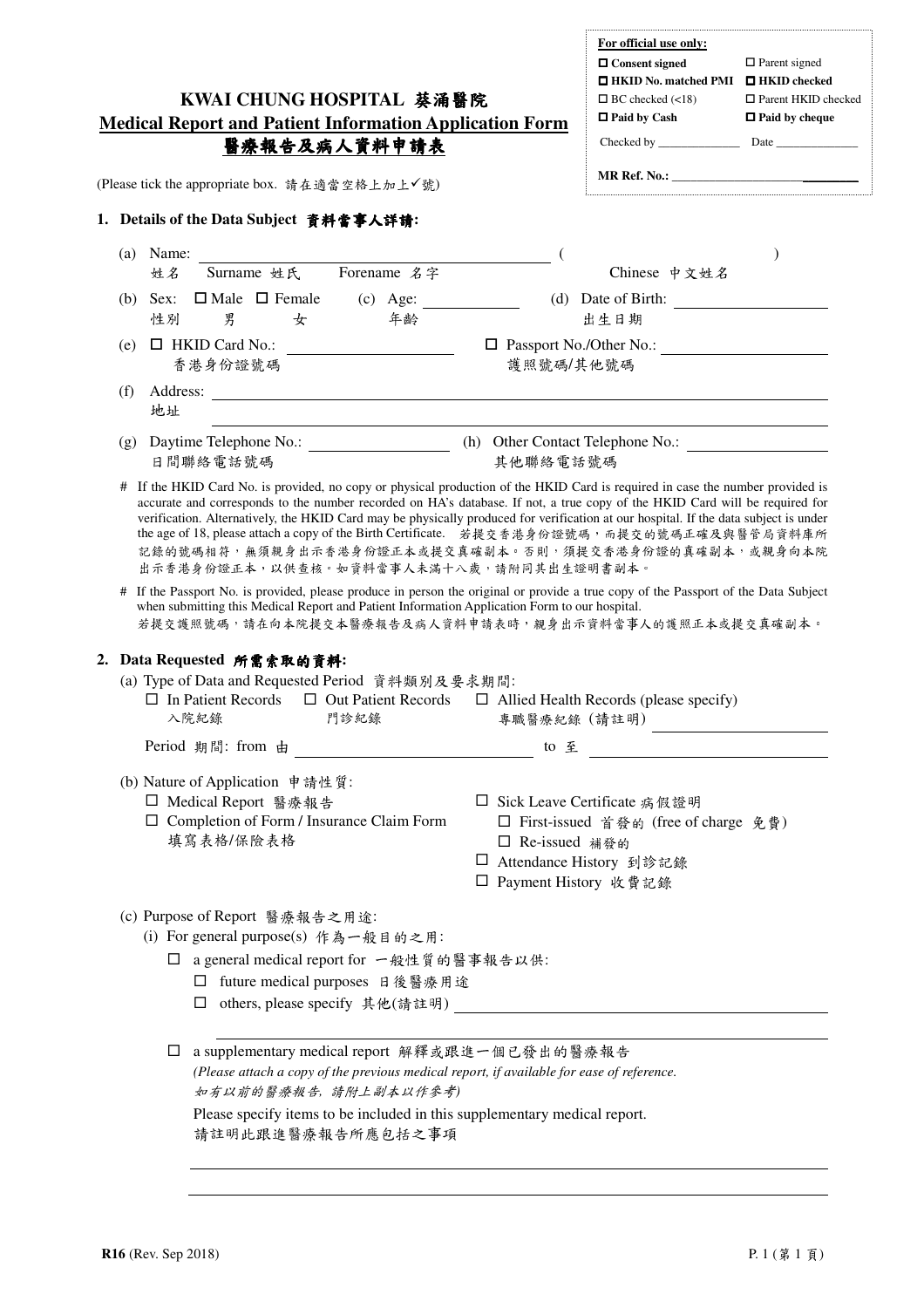- (ii) For specific purpose(s) 作為指定用途:
	- □ insurance claim 申請保險賠償
	- □ employee compensation claims 申索工傷賠償
	- $\Box$  application for reimbursement / direct payment of medical expenses (for civil servant only) 申請發還 / 直接支付醫療費用 (公務員適用)
	- □ legal proceedings 法律申訴程序
	- □ certification of sickness / injury for 證明疾病 / 受傷以用作:
	- □ certification of sickness / disability in support of 證明疾病 / 傷殘用以支持:
		- □ immigration application 申請移民
		- □ rehousing application 申請公屋徙置
		- to Immigration Department for family reunion 向人民入境事務處申請家人來港團聚
		- others (state reason) 其他(請註明理由)

(d) Contents 內容包括:

- □ nature of sickness / disability / injury 疾病或傷殘或受傷性質
- □ nature of operation / treatment 手術 / 治療的性質
- □ length of hospitalization 留院日期
- □ length of sick leave granted 病假日期
- $\Box$  an assessment of the degree of permanent disability following sickness / injury 疾病 / 受傷而引致的永久傷殘程度評估
- $\Box$  an assessment of whether the patient will be fit to work in the job at the time of sickness / injury 評估病人將來是否適宜恢復其在患病 / 受傷前負責的工作
- others, please specify 其他(請註明)

(e) Mode of Collection 領取方式:

The requested medical report / patient information would be sent to you by registered mail unless you check the following box 除非你選擇以下的領取方式,否則你所要求的醫療報告/病人資料將會以掛號郵件寄出:

- □ collect the requested medical report / patient information in person 親自領取醫療報告/病人資料
- □ others, please specify 其他(請註明)

## **3. Person to whom the Medical Report and Patient Information is to be sent** 醫療報告及病人資料的接收人**:**

The Data Subject and / or the Data Subject's parent / guardian by signing this Form consents to the relevant HA Hospital disclosing and sending the medical report and patient information to the following person: 資料當事人及/或其父/母/監護人簽署此表格代表資料當事人及/或其父/母/監護人同意有關之醫院管理局醫院向 下述人士透露及發出其醫療報告及病人資料:

| Name:          | Contact Telephone No.: |                         |  |  |
|----------------|------------------------|-------------------------|--|--|
| 姓名             | 聯絡電話號碼                 |                         |  |  |
| HKID Card No.: | OR                     | Passport No./Other No.: |  |  |
| 香港身份證號碼        | 或                      | 護照號碼/其他號碼               |  |  |
| Address:<br>地址 |                        |                         |  |  |

# Please produce in person the Original or provide a true copy of the identity document of the individual to whom this Medical Report and Patient Information is to be sent if not the Data Subject himself. This does not apply if the recipient is a limited company such as an insurance company.

如果此醫療報告及病人資料非由資料當事人本人接收,請親身出示接收人的身份證明文件或提交真確副本。如若接收人 為一有限公司(如保險公司),則此欄不適用。

Signature of the Data Subject 資料當事人簽署

 Signature of Witness (if applicable) 見證人簽署 (如適用者)

Date 日期:  $\Box$